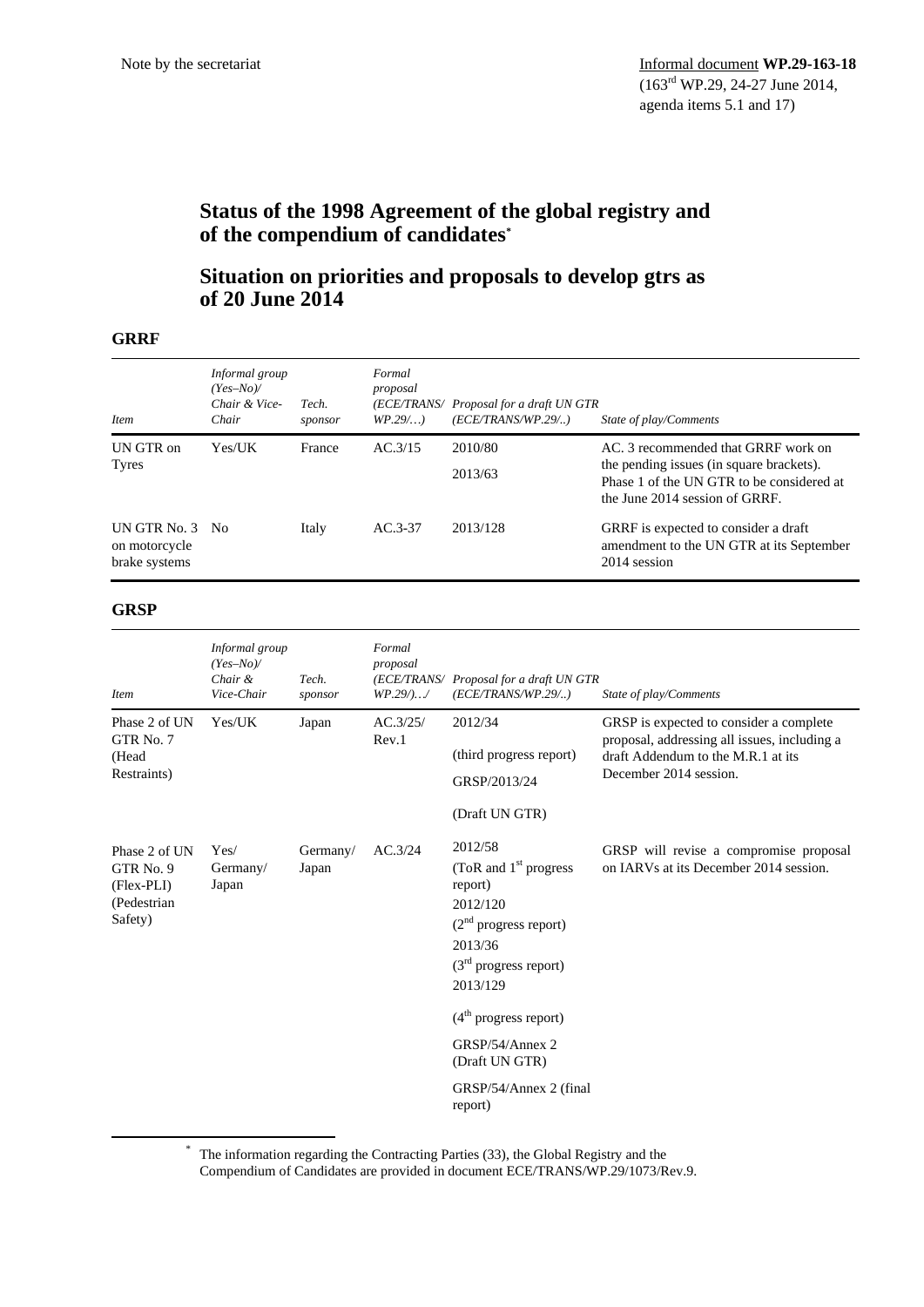| <b>Item</b>                               | Informal group<br>$(Yes-No)$<br>Chair &<br>Vice-Chair | Tech.<br>sponsor               | Formal<br>proposal<br>WP.29/)/ | (ECE/TRANS/ Proposal for a draft UN GTR<br>(ECE/TRANS/WP.29/) | State of play/Comments                                                                                                                                                        |
|-------------------------------------------|-------------------------------------------------------|--------------------------------|--------------------------------|---------------------------------------------------------------|-------------------------------------------------------------------------------------------------------------------------------------------------------------------------------|
| Amendment<br>No. $[2]$ to<br>UN GTR No. 9 |                                                       | NL                             | AC.3/31                        | GRSP/2014/2<br>GRSP/2014/5                                    | GRSP will consider a revised proposal<br>concerning points of contact of headform<br>impactors at its December 2014 session<br>addressing the Phase 1 and 2 of the UN<br>GTR. |
| Phase 2 of UN<br>GTR No. 13<br>(HFCV)     |                                                       |                                |                                |                                                               | AC.3 is expected to consider proposal of<br>authorization to develop Phase 2 including<br>a new mandate and ToR at its June 2014<br>session.                                  |
| UN GTR No.<br>14 (PSI)                    | Yes/<br>Australia                                     | Australia                      | AC.3/28                        |                                                               | GRSP is expected to consider a proposal of<br>Addendum 2 to the M.R.1. to incorporate<br>the 50 <sup>th</sup> percentile World SID dummy                                      |
| UN GTR on<br><b>EVS</b>                   | Yes/USA/<br>EU/<br>Japan/<br>China                    | EU/<br>Japan/<br>USA/<br>China | AC.3/32                        | 2012/121<br>(ToR)                                             | AC.3 will resume consideration on the<br>outcome of discussion of the IWG at its                                                                                              |
|                                           |                                                       |                                |                                | 2012/122<br>$(1st$ progress report)                           | June 2014.                                                                                                                                                                    |

### **GRPE**

| <i>Item</i>                                                                    | Informal group<br>$(Yes-No)$<br>Chair & Vice-<br>Chair | Tech.<br>sponsor  | Formal<br>proposal<br>$WP.29/$ )/                                 | (ECE/TRANS/ Proposal for a draft UN GTR<br>(ECE/TRANS/WP.29/) | State of play/Comments                                                                                                                                                                                        |
|--------------------------------------------------------------------------------|--------------------------------------------------------|-------------------|-------------------------------------------------------------------|---------------------------------------------------------------|---------------------------------------------------------------------------------------------------------------------------------------------------------------------------------------------------------------|
| Amend, 4 to<br>UN GTR No. 2<br>(WMTC)                                          | Yes/EC<br>(EPPR)                                       | EU                | AC.3/36<br>(based on<br>2013/127)                                 |                                                               | AC: 3 took note of the priorities defined<br>concerning evaporative emissions and<br>OBD as well as of the work started<br>concerning amendments to GTR No. 2                                                 |
| Amend, 3 to<br>UN GTR No. 4<br>(WHDC)                                          | Yes/EC<br>(HDH)                                        | EU/<br>Japan      | AC.3/29<br>(WP.29-<br>$162-08$<br>$\rightarrow$ AC.3/29/<br>Add.1 |                                                               | GRPE is expected to finalize the draft of the<br>new annex at its June 2014 session and AC.3<br>is expected to consider the draft GTR at its<br>November 2014 session. AC.3 adopted the<br>mandate extension. |
| Worldwide<br>harmonized<br>Light vehicles<br><b>Test Procedure</b><br>(WLTP)   |                                                        | $E U \&$<br>Japan | AC.3/26<br>& Add.1                                                | 2014/27<br>2014/27/Corr.1                                     | AC. 3 established WLTP in the Global<br>Registry as GTR No. 15. AC.3 document<br>tabled for March 2014.                                                                                                       |
| Subgroup on<br>Development of<br>the Harmonized DHC)<br>driving Cycle<br>(DHC) | Yes/Japan<br>(WLTP-                                    | EU &<br>Japan     | AC.3/26 &<br>Add.1                                                |                                                               |                                                                                                                                                                                                               |
| Subgroup on<br>Development of (WLTP-DTP)<br>the Test<br>Procedure<br>(DTP)     | Yes/CH                                                 | EU &<br>Japan     | AC.3/26 &<br>Add.1                                                |                                                               | $---$                                                                                                                                                                                                         |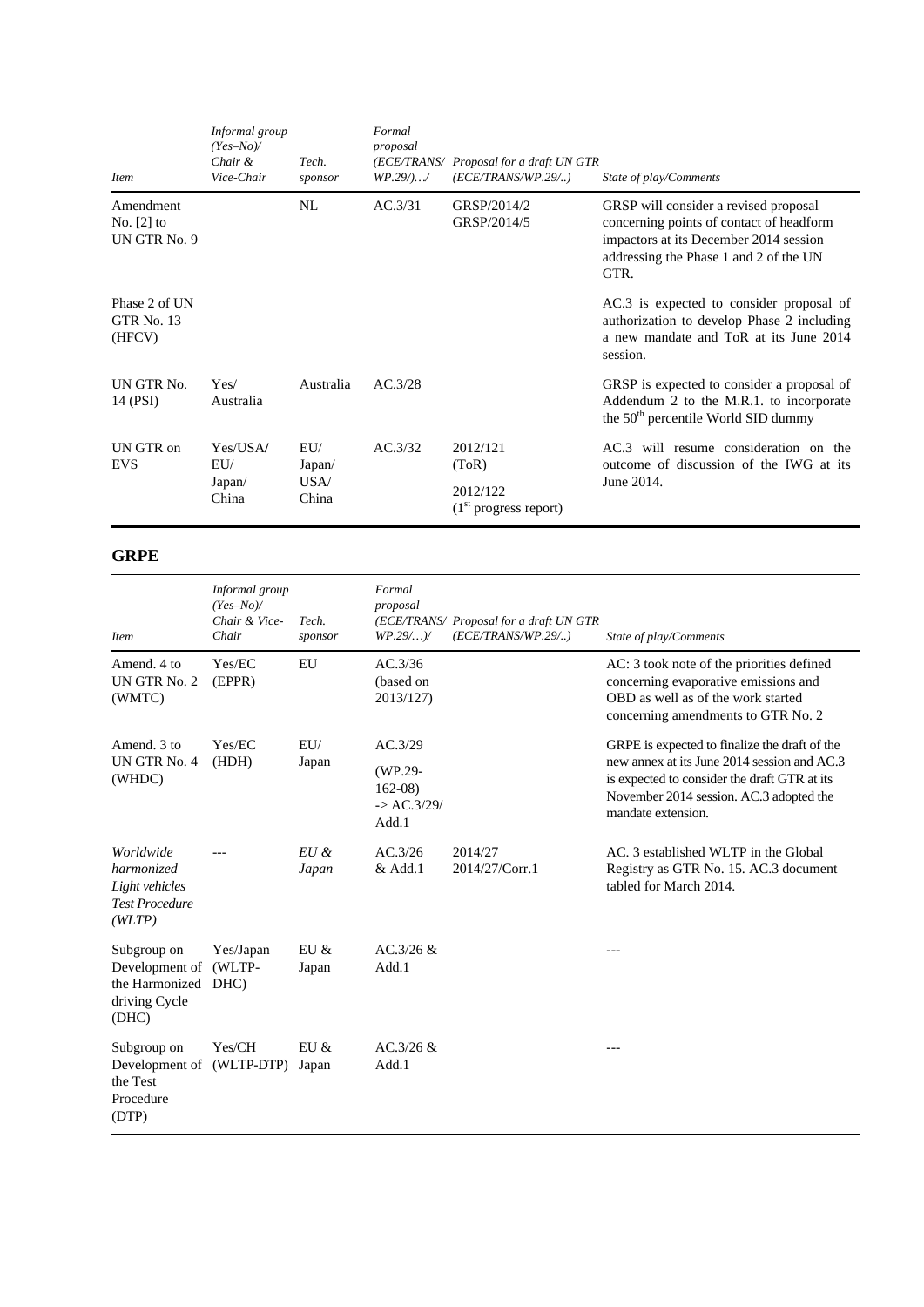| <b>Item</b>                                 | Informal group<br>$(Yes-No)$<br>Chair & Vice-<br>Chair | Tech.<br>sponsor | Formal<br>proposal<br>$WP.29/$ ) | (ECE/TRANS/ Proposal for a draft UN GTR<br>(ECE/TRANS/WP.29/) | State of play/Comments                                                                                                           |
|---------------------------------------------|--------------------------------------------------------|------------------|----------------------------------|---------------------------------------------------------------|----------------------------------------------------------------------------------------------------------------------------------|
| Amend. 1 to<br><b>WLTP UN</b><br><b>GTR</b> | Yes/EC $\&$<br>Japan<br>(WLTP)                         | EUI &<br>Japan   | /2014/30<br>$\rightarrow$ AC.3/  |                                                               | Extension of the mandate of the WLTP<br>informal working group to end of 2015 for<br>the amendment of the WLTP UN GTR<br>agreed. |

### **GRB**

| <i>Item</i>                        | Informal group<br>$(Yes-No)$<br>Chair & Vice-<br>Chair | Tech.<br>sponsor | Formal<br>proposal<br>$WP.29/$ ) | (ECE/TRANS/ Proposal for a draft UN GTR<br>(ECE/TRANS/WP.29/) | State of play/Comments                                                                     |
|------------------------------------|--------------------------------------------------------|------------------|----------------------------------|---------------------------------------------------------------|--------------------------------------------------------------------------------------------|
| Quiet Road<br>Transport<br>Vehicle | Yes/USA/<br>Japan                                      | EU/Japan/<br>USA |                                  | AC.3/33<br>( Including ToR)                                   | The IWG is considering the draft UN GTR<br>with an extended mandate until November<br>2015 |